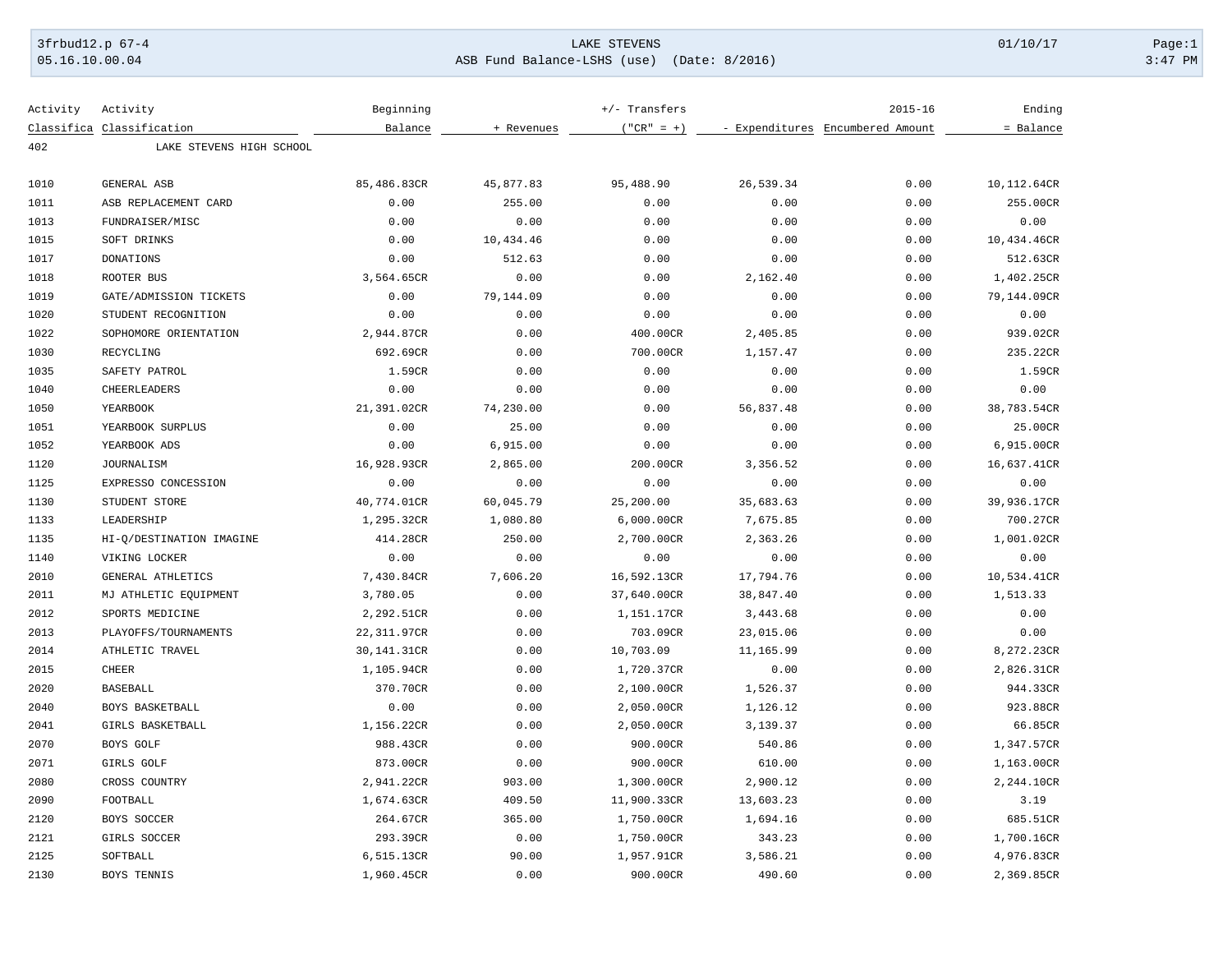## 3frbud12.p 67-4 LAKE STEVENS 01/10/17 Page:2 05.16.10.00.04 ASB Fund Balance-LSHS (use) (Date: 8/2016) 3:47 PM

| Activity | Activity                      | Beginning   |            | $+/-$ Transfers |           | $2015 - 16$                      | Ending     |
|----------|-------------------------------|-------------|------------|-----------------|-----------|----------------------------------|------------|
|          | Classifica Classification     | Balance     | + Revenues | $("CR" = +)$    |           | - Expenditures Encumbered Amount | = Balance  |
| 402      | LAKE STEVENS HIGH SCHOOL      |             |            |                 |           |                                  |            |
|          |                               |             |            |                 |           |                                  |            |
| 2131     | GIRLS TENNIS                  | 387.04CR    | 0.00       | 900.00CR        | 763.12    | 0.00                             | 523.92CR   |
| 2140     | BOYS SWIMMING                 | 2,999.82CR  | 0.00       | 500.00CR        | 3,247.42  | 0.00                             | 252.40CR   |
| 2141     | GIRLS SWIMMING                | 1,436.40CR  | 0.00       | 1,459.54CR      | 2,895.94  | 0.00                             | 0.00       |
| 2150     | TRACK                         | 0.91CR      | 1,245.00   | 7,144.31CR      | 7,534.52  | 0.00                             | 855.70CR   |
| 2155     | VIKING TRACK                  | 1,136.31CR  | 1,808.00   | 2,944.31        | 0.00      | 0.00                             | 0.00       |
| 2190     | WRESTLING                     | 148.02CR    | 3,235.87   | 2,700.00CR      | 6,083.89  | 0.00                             | 0.00       |
| 2195     | WRESTLING INVIT               | 0.00        | 0.00       | 0.00            | 0.00      | 0.00                             | 0.00       |
| 2241     | VOLLEYBALL                    | 573.78      | 0.00       | 1,918.55CR      | 1,675.92  | 0.00                             | 243.85CR   |
| 3006     | UNASSIGNED                    | 0.00        | 0.00       | 0.00            | 0.00      | 0.00                             | 0.00       |
| 3007     | CLASS OF 2007                 | 0.00        | 0.00       | 0.00            | 0.00      | 0.00                             | 0.00       |
| 3008     | CLASS OF 2008                 | 0.00        | 0.00       | 0.00            | 0.00      | 0.00                             | 0.00       |
| 3009     | CLASS OF 2009                 | 0.00        | 0.00       | 0.00            | 0.00      | 0.00                             | 0.00       |
| 3010     | CLASS OF 2010                 | 0.00        | 0.00       | 0.00            | 0.00      | 0.00                             | 0.00       |
| 3011     | CLASS OF 2011                 | 0.00        | 0.00       | 0.00            | 0.00      | 0.00                             | 0.00       |
| 3012     | CLASS OF 2012                 | 0.00        | 0.00       | 0.00            | 0.00      | 0.00                             | 0.00       |
| 3013     | CLASS OF 2013                 | 0.00        | 0.00       | 0.00            | 0.00      | 0.00                             | 0.00       |
| 3014     | CLASS OF 2014                 | 0.00        | 0.00       | 0.00            | 0.00      | 0.00                             | 0.00       |
| 3015     | CLASS OF 2015                 | 7,165.78CR  | 250.00     | 7,415.78        | 0.00      | 0.00                             | 0.00       |
| 3016     | CLASS OF 2016                 | 12,434.59CR | 32,099.00  | 0.00            | 42,861.99 | 0.00                             | 1,671.60CR |
| 3017     | CLASS OF 2017                 | 3,340.88CR  | 16,480.00  | 0.00            | 9,877.84  | 0.00                             | 9,943.04CR |
| 3018     | CLASS OF 2018                 | 0.00        | 3,857.60   | 3,964.02CR      | 7,821.62  | 0.00                             | 0.00       |
| 3019     | CLASS OF 2019                 | 0.00        | 0.00       | 0.00            | 0.00      | 0.00                             | 0.00       |
| 3911     | 3911                          | 0.00        | 0.00       | 0.00            | 0.00      | 0.00                             | 0.00       |
| 4003     | ART CLUB                      | 0.00        | 0.00       | 0.00            | 0.00      | 0.00                             | 0.00       |
| 4004     | ANIME                         | 450.00CR    | 0.00       | 100.00CR        | 0.00      | 0.00                             | 550.00CR   |
| 4006     | HACKY SACK                    | 250.00CR    | 0.00       | 0.00            | 0.00      | 0.00                             | 250.00CR   |
| 4007     | CIVIL ENGINEERING CLUB        | 0.00        | 300.00     | 450.00CR        | 125.18    | 0.00                             | 624.82CR   |
| 4010     | 0000000                       | 0.00        | 0.00       | 0.00            | 0.00      | 0.00                             | 0.00       |
| 4012     | SPORTS MEDICINE               | 250.00CR    | 0.00       | 200.00CR        | 0.00      | 0.00                             | 450.00CR   |
| 4020     | <b>BAND</b>                   | 410.64CR    | 335.00     | 7,500.00CR      | 5,471.27  | 0.00                             | 2,774.37CR |
| 4024     | VIKING TV                     | 6,910.66CR  | 0.00       | 100.00CR        | 6,052.28  | 0.00                             | 958.38CR   |
| 4025     | ROBOTIC CLUB                  | 250.00CR    | 0.00       | 0.00            | 0.00      | 0.00                             | 250.00CR   |
| 4027     | COMPUTER/TECH MEDIA CLUB      | 250.00CR    | 0.00       | 200.00CR        | 83.46     | 0.00                             | 366.54CR   |
| 4028     | GAME CLUB                     | 11.78CR     | 0.00       | 610.59CR        | 622.37    | 0.00                             | 0.00       |
| 4029     | Ping Pong Club                | 265.26CR    | 0.00       | 0.00            | 0.00      | 0.00                             | 265.26CR   |
| 4030     | CHOIR                         | 725.18CR    | 0.00       | 1,300.00CR      | 1,358.29  | 0.00                             | 666.89CR   |
| 4032     | VIDEO CLUB                    | 0.00        | 0.00       | 350.00CR        | 0.00      | 0.00                             | 350.00CR   |
| 4035     | THE MODEL UNITED NATIONS CLUB | 0.00        | 120.00     | 350.00CR        | 0.00      | 0.00                             | 470.00CR   |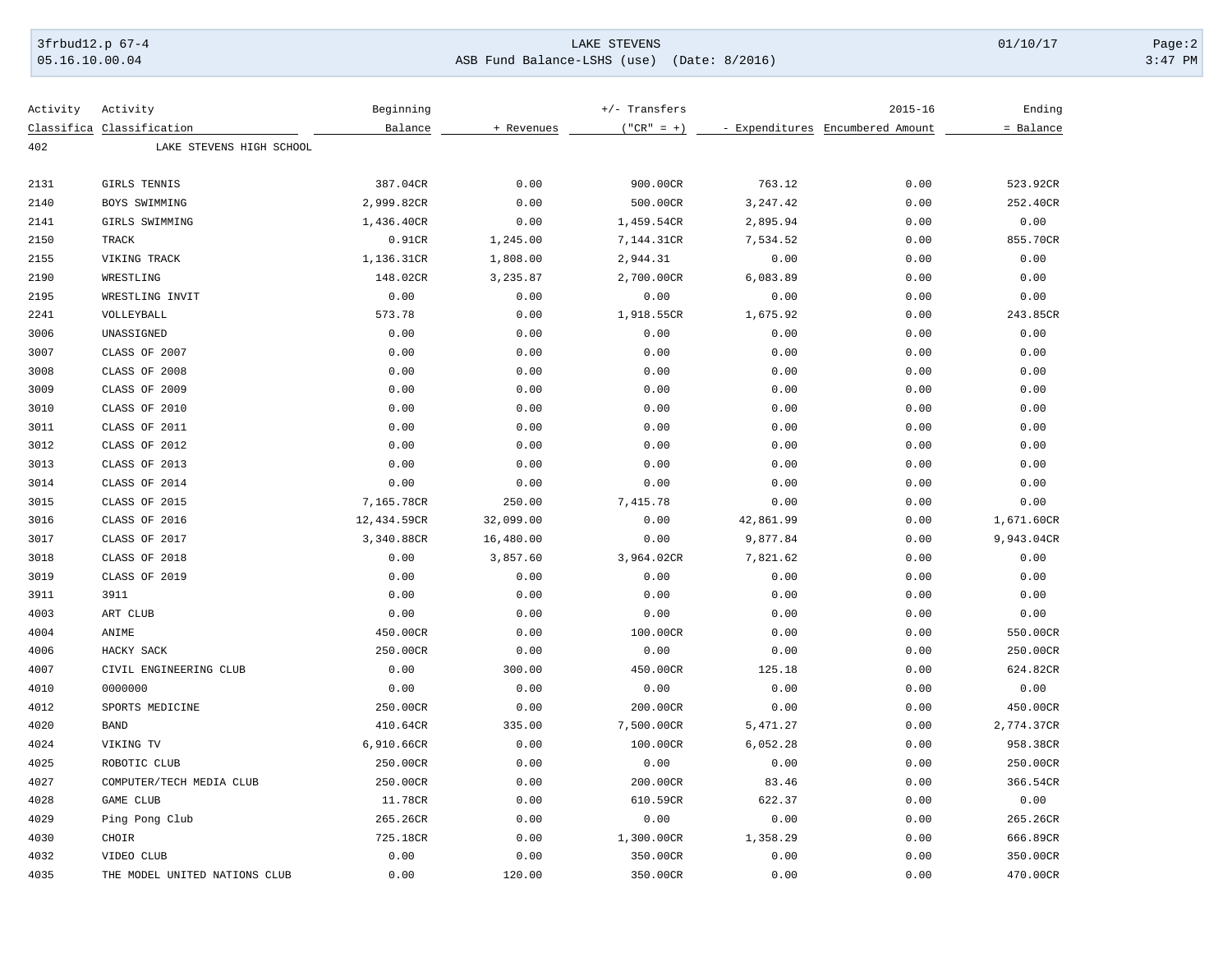## 3frbud12.p 67-4 LAKE STEVENS 01/10/17 Page:3 05.16.10.00.04 ASB Fund Balance-LSHS (use) (Date: 8/2016) 3:47 PM

| Activity | Activity                  | Beginning   |            | $+/-$ Transfers |            | $2015 - 16$                      | Ending      |
|----------|---------------------------|-------------|------------|-----------------|------------|----------------------------------|-------------|
|          | Classifica Classification | Balance     | + Revenues | $("CR" = +)$    |            | - Expenditures Encumbered Amount | = Balance   |
| 402      | LAKE STEVENS HIGH SCHOOL  |             |            |                 |            |                                  |             |
| 4050     | DECA                      | 11,733.89CR | 10,482.36  | 20,000.00CR     | 23, 171.29 | 0.00                             | 19,044.96CR |
| 4055     | MATH CONSTRUCTION         | 5,561.88CR  | 2,750.00   | 0.00            | 0.00       | 0.00                             | 8,311.88CR  |
| 4058     | <b>FASHION CLUB</b>       | 350.00CR    | 400.00     | 100.00CR        | 71.95      | 0.00                             | 778.05CR    |
| 4060     | <b>DRAMA</b>              | 11,485.78CR | 21,673.75  | 200.00CR        | 18,616.43  | 0.00                             | 14,743.10CR |
| 4062     | DEBATE CLUB               | 0.00        | 0.00       | 0.00            | 0.00       | 0.00                             | 0.00        |
| 4065     | DANCE TEAM                | 0.00        | 0.00       | 0.00            | 0.00       | 0.00                             | 0.00        |
| 4070     | LIBRARY CLUB              | 0.00        | 0.00       | 0.00            | 0.00       | 0.00                             | 0.00        |
| 4071     | HIP HOP / ROPING CLUB     | 782.48CR    | 0.00       | 0.00            | 0.00       | 0.00                             | 782.48CR    |
| 4072     | FENCING                   | 0.00        | 0.00       | 0.00            | 0.00       | 0.00                             | 0.00        |
| 4125     | LIBRARY ENRICHMENT        | 0.00        | 0.00       | 0.00            | 0.00       | 0.00                             | 0.00        |
| 4127     | ONE VOICE                 | 583.12CR    | 0.00       | 0.00            | 149.38     | 0.00                             | 433.74CR    |
| 4128     | I HAVE A DREAM            | 350.00CR    | 0.00       | 0.00            | 0.00       | 0.00                             | 350.00CR    |
| 4129     | MAGIC CLUB                | 430.37CR    | 0.00       | 200.00CR        | 103.13     | 0.00                             | 527.24CR    |
| 4130     | CHRISTIAN ATHLETES        | 350.00CR    | 0.00       | 100.00CR        | 23.96      | 0.00                             | 426.04CR    |
| 4131     | PREVENTION                | 0.00        | 0.00       | 0.00            | 0.00       | 0.00                             | 0.00        |
| 4132     | HARRY POTTER CLUB         | 0.00        | 0.00       | 0.00            | 0.00       | 0.00                             | 0.00        |
| 4135     | NATURAL HIGHS NETWORK     | 577.10CR    | 8.00       | 200.00CR        | 84.00      | 0.00                             | 701.10CR    |
| 4150     | <b>FBLA</b>               | 0.00        | 0.00       | 0.00            | 0.00       | 0.00                             | 0.00        |
| 4155     | KEY CLUB                  | 1,006.42CR  | 1,680.00   | 400.00CR        | 2,429.68   | 0.00                             | 656.74CR    |
| 4160     | INTERACT CLUB             | 0.00        | 0.00       | 550.00CR        | 0.00       | 0.00                             | 550.00CR    |
| 4240     | GERMAN CLUB               | 764.86CR    | 0.00       | 200.00CR        | 173.87     | 0.00                             | 790.99CR    |
| 4241     | FRENCH CLUB               | 1,213.09CR  | 0.00       | 0.00            | 93.67      | 0.00                             | 1,119.42CR  |
| 4242     | SPANISH CLUB              | 0.00        | 0.00       | 0.00            | 0.00       | 0.00                             | 0.00        |
| 4243     | AMERICAN SIGN LANGUAGE    | 0.00        | 0.00       | 0.00            | 0.00       | 0.00                             | 0.00        |
| 4244     | DIVERSITY CLUB            | 0.00        | 0.00       | 0.00            | 0.00       | 0.00                             | 0.00        |
| 4245     | MINORITY AWARE MOVEMENT   | 250.00CR    | 0.00       | 0.00            | 0.00       | 0.00                             | 250.00CR    |
| 4250     | STRENGTH & CONDITIONING   | 466.29CR    | 0.00       | 2,500.00CR      | 2,655.66   | 0.00                             | 310.63CR    |
| 4255     | <b>GREEN CLUB</b>         | 169.89CR    | 0.00       | 0.00            | 0.00       | 0.00                             | 169.89CR    |
| 4260     | GSA                       | 508.88CR    | 0.00       | 100.00CR        | 69.32      | 0.00                             | 539.56CR    |
| 4271     | ANIMATION CLUB            | 250.00CR    | 0.00       | 0.00            | 0.00       | 0.00                             | 250.00CR    |
| 4275     | LITERARY CLUB             | 586.24CR    | 415.00     | 200.00CR        | 576.90     | 0.00                             | 624.34CR    |
| 4290     | <b>FCCLA</b>              | 2,067.46CR  | 0.00       | 6,600.00CR      | 7,871.37   | 0.00                             | 796.09CR    |
| 4291     | FCCLA/CULINARY            | 2,175.93CR  | 0.00       | 0.00            | 0.00       | 0.00                             | 2,175.93CR  |
| 4310     | HORTICULTURE              | 12,657.12CR | 0.00       | 12,657.12       | 0.00       | 0.00                             | 0.00        |
| 4325     | CONFLICT TEAM/PEER HELPER | 0.00        | 0.00       | 0.00            | 0.00       | 0.00                             | 0.00        |
| 4340     | MATH CLUB                 | 0.00        | 0.00       | 0.00            | 0.00       | 0.00                             | 0.00        |
| 4346     | THIS DAY IN HISTORY CLUB  | 0.00        | 0.00       | 350.00CR        | 108.10     | 0.00                             | 241.90CR    |
| 4347     | SKI/SNOWBOARD             | 0.00        | 0.00       | 0.00            | 0.00       | 0.00                             | 0.00        |